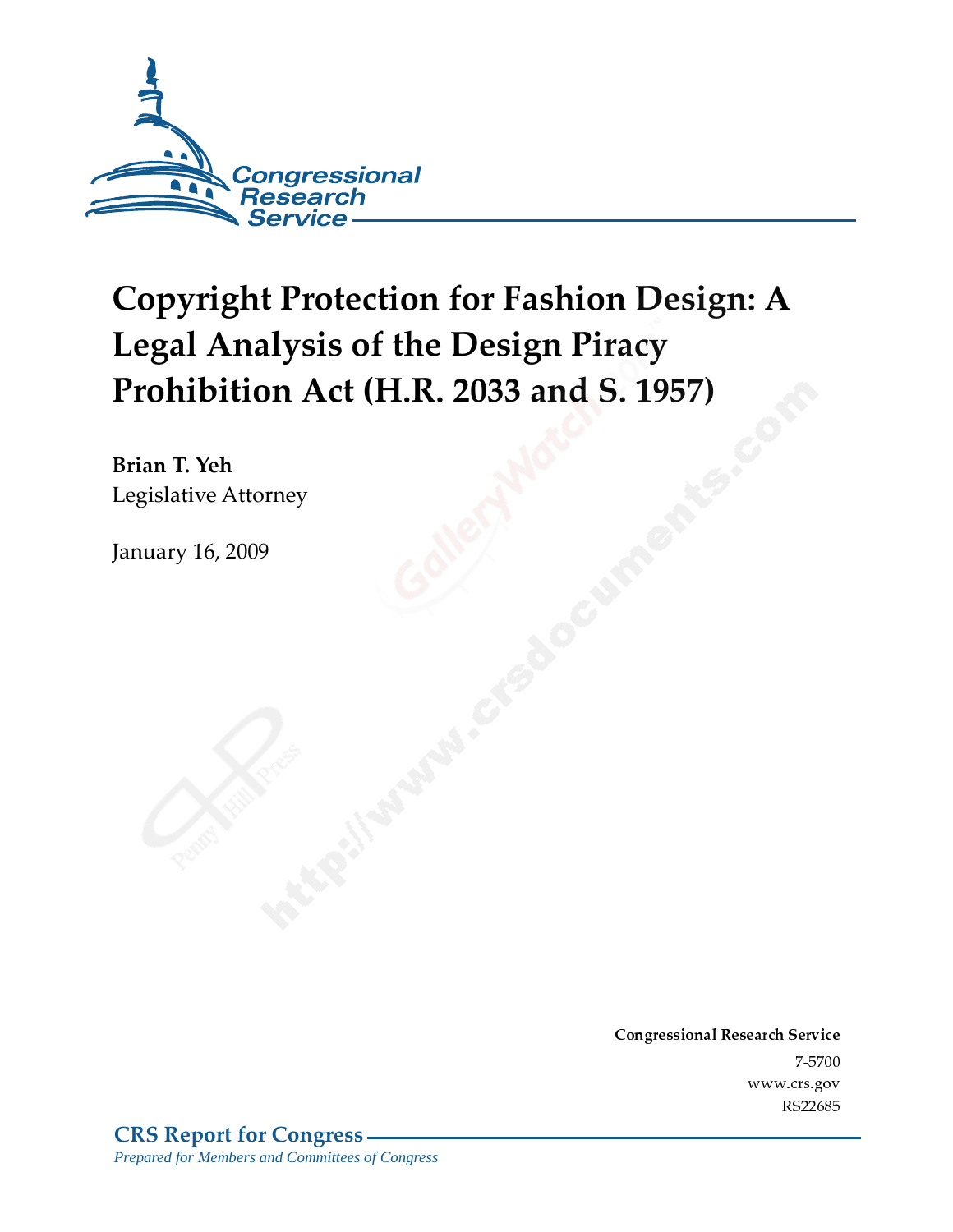### Summary

Fashion design does not currently receive explicit protection under U.S. copyright law. Limited avenues for protection of certain types of apparel designs can be found through trademark and patent law, though proponents of copyright protection for fashion design argue that these limited means are insufficient. Two bills that were introduced in the  $110<sup>th</sup>$  Congress, H.R. 2033 and S. 1957 (the Design Piracy Prohibition Act), would have amended Chapter 13 of the U.S. Copyright Act, which currently provides protection for designs of vessel hulls. Both bills would have granted fashion designs a three-year term of protection, based on registration with the U.S. Copyright Office.

This report analyzes the amendments that the Design Piracy Prohibition Act would have made to Chapter 13 of the Copyright Act. It also summarizes arguments both in favor of and against extending copyright protection to fashion designs. This report will be updated if similar legislation is introduced in the  $111<sup>th</sup> Congress.$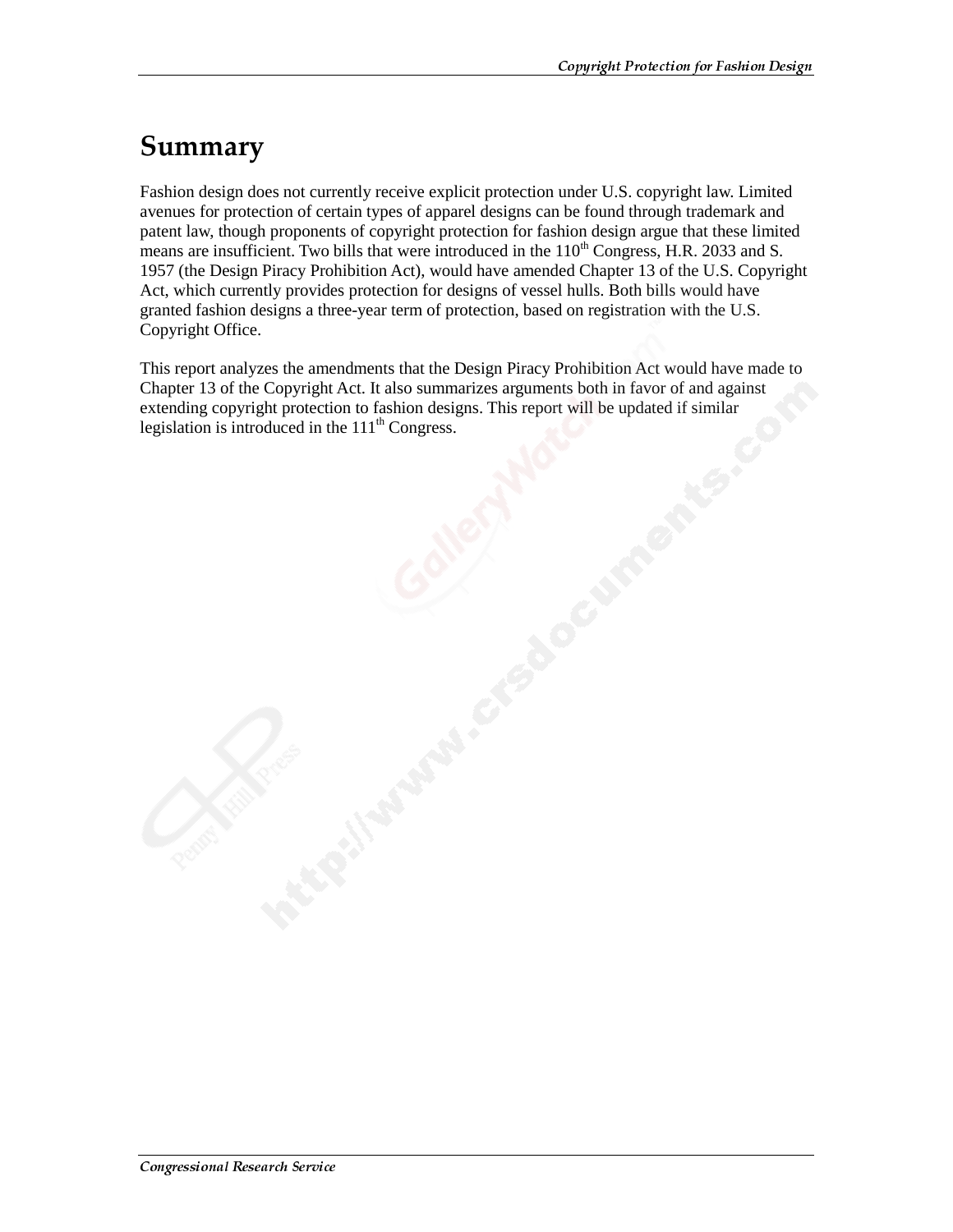## **Contents**

#### **Contacts**

|--|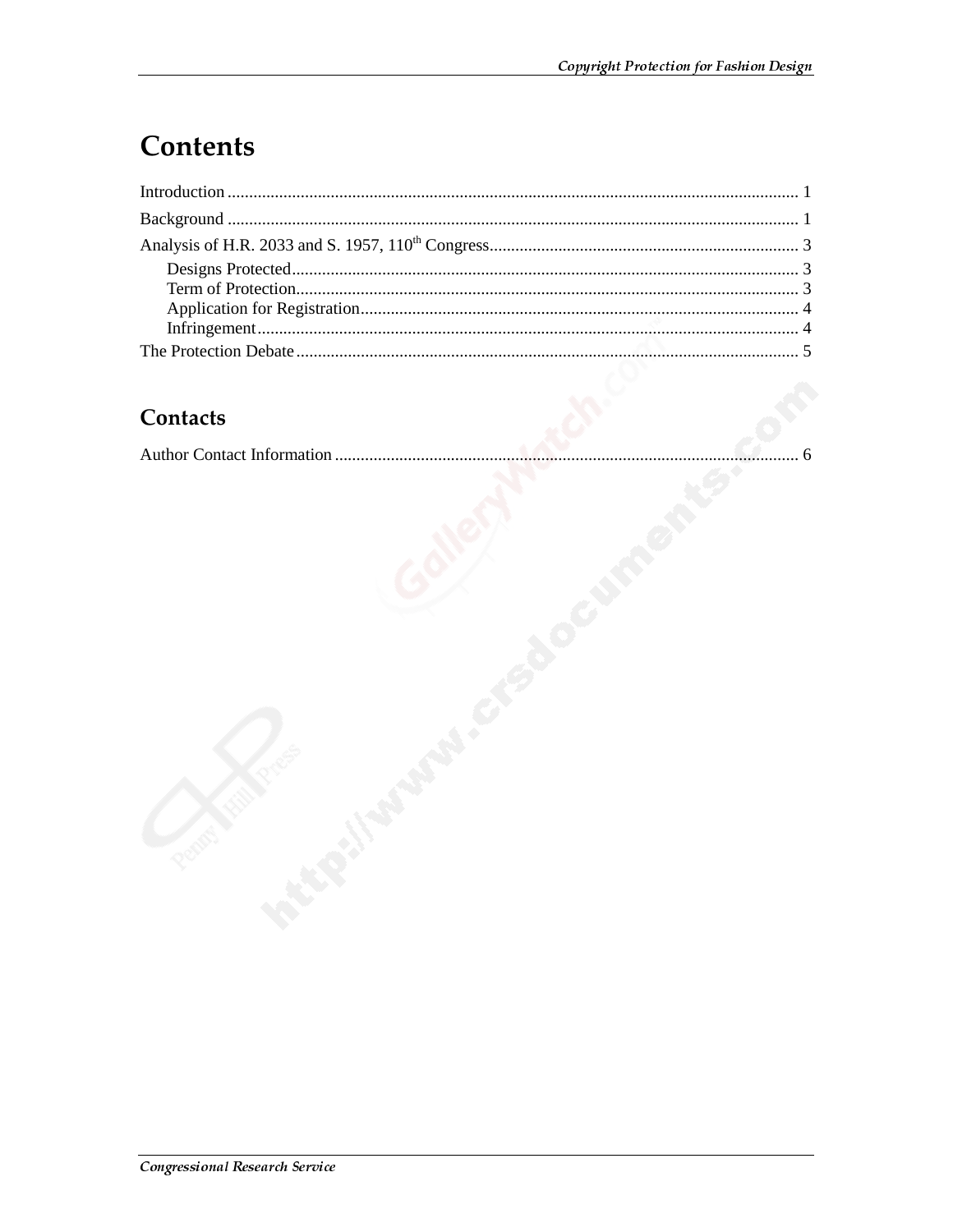### <u>Introduction</u>

U.S. copyright law does not protect useful articles, and copyright protection has been denied to fashion designs because clothing garments have traditionally been viewed as useful articles basic items of necessity having utilitarian value—rather than as artistic creations. However, Chapter 13 of the U.S. Copyright Act does specify protection for the designs of one category of useful articles, the designs of boat hulls. H.R.  $2033$ , the Design Piracy Prohibition Act, was introduced in the  $110<sup>th</sup>$  Congress by Representative Delahunt on April 25, 2007. A substantially similar bill, S. 1957, was introduced by Senator Schumer on August 2, 2007.<sup>2</sup> The bills would have amended Chapter 13 of the Copyright Act to extend design protection to fashion design. As of the date of this report, no similar legislation has been introduced in the  $111<sup>th</sup>$  Congress.

### Background

The Copyright Act (the Act) defines a "useful article" as "an article having an intrinsic utilitarian function that is not merely to portray the appearance of the article or to convey information."<sup>3</sup> If the function of an article is found to be inherently utilitarian, rather than exclusively aesthetic or informational, then the article cannot be protected under U.S. copyright law. Although useful articles cannot be protected in and of themselves, certain aesthetic or creative aspects of such articles can receive protection. Designs of useful articles can be protected under copyright law "only if, and only to the extent that, such design incorporates pictorial, graphic, or sculptural features that can be identified separately from, and are capable of existing independently of, the utilitarian aspects of the article."<sup>4</sup> Because "pictorial, graphic, and sculptural" works are eligible for copyright protection under  $\S 102$  of the Act,<sup>5</sup> protection is permitted for aspects of a utilitarian article that fall into this category and can be physically or conceptually separable from the utilitarian aspects of the article. The U.S. Copyright Office describes this "separability test" as an "extremely limited" means of protecting the designs of useful articles, as courts have excluded most industrial designs from copyright protection.<sup>7</sup>

 $\overline{a}$ 

 $<sup>1</sup>$  An identical bill, H.R. 5055, was introduced in the  $109<sup>th</sup>$  Congress by Rep. Goodlatte. The House Subcommittee on</sup> Courts, the Internet, and Intellectual Property held hearings on the bill on July 27, 2006.

<sup>&</sup>lt;sup>2</sup> As introduced, both bills are identical in structure and text, with the exception of  $\S 2(d)$ .

<sup>&</sup>lt;sup>3</sup> 17 U.S.C. § 101.

<sup>4</sup> *A Bill to Provide Protection for Fashion Design: Hearings Before the House Subcomm. on Courts, the Internet, and Intellectual Property,* 109<sup>th</sup> Cong., 2<sup>nd</sup> sess. (2006) [hereinafter Hearings] (statement of the U.S. Copyright Office) (citing 17 U.S.C. § 101).

 $5$  17 U.S.C. § 102(a)(5).

<sup>6</sup> *See* Chosun, Int'l, Inc. v. Chrisha Creations, Ltd., 413 F.3d 324 (2d Cir. 2005) (holding that it is at least possible that elements of plush sculpted animal Halloween costumes are separable from the overall design of the costume and therefore eligible for copyright protection).

<sup>7</sup> *Hearings*, *supra* footnote 4 (statement of the U.S. Copyright Office) (citing Brandir Int'l, Inc. v. Cascade Pacific Lumber Co., 834 F.2d 1142 (2d Cir. 1987) (holding that a bicycle rack derived from wire sculptures was a product of industrial design and therefore not protectable, because its "[f]orm and function are inextricably intertwined"); Norris Indus. v. International Tel. and Tel. Corp., 696 F.2d 918  $(11<sup>th</sup>$  Cir. 1983) (holding that wire-spoked wheel covers for automobiles were not copyrightable because they are useful articles without separable features)).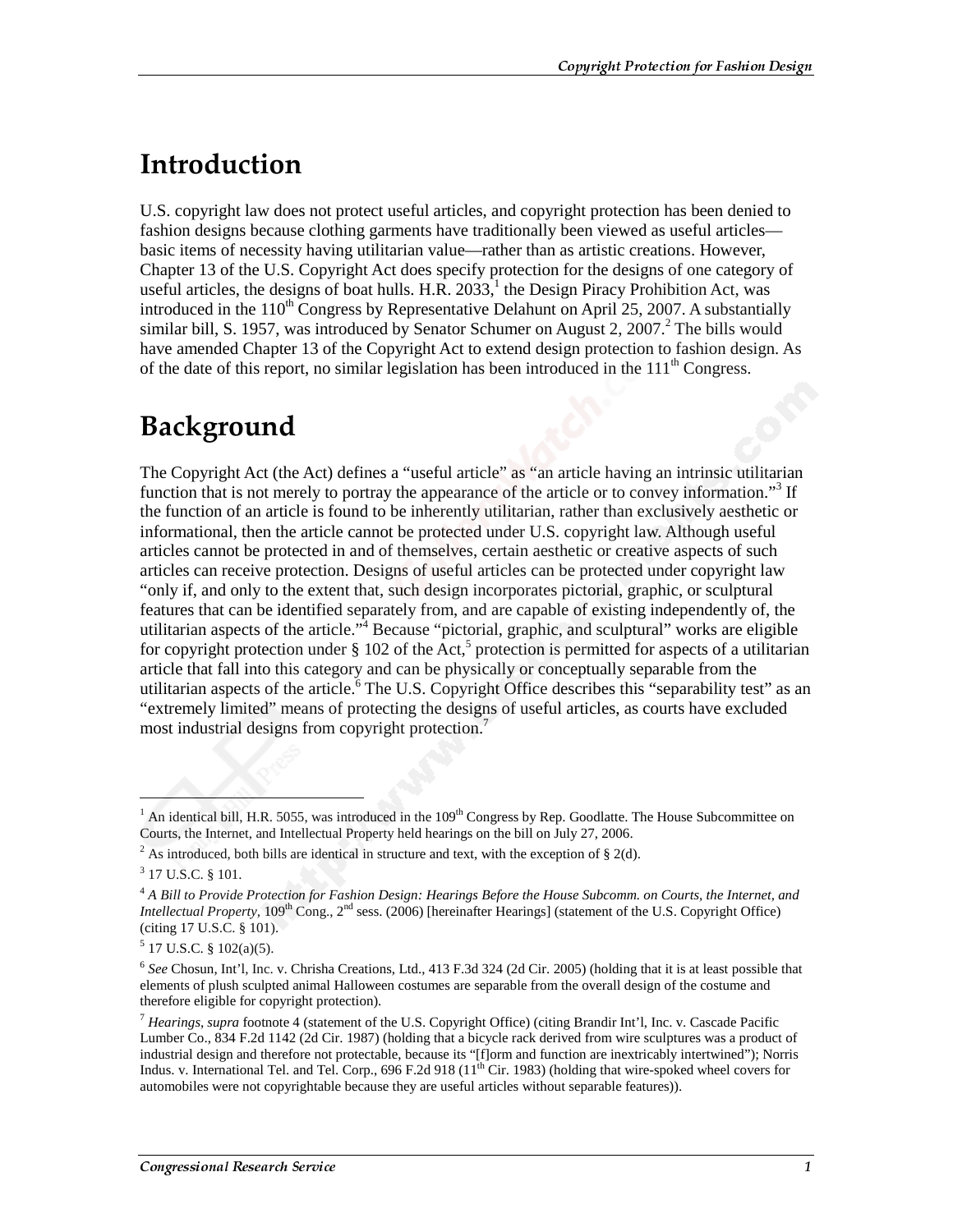Both the patent and trademark law regimes provide limited means for protecting fashion design.<sup>8</sup> Under the concept of trade dress (part of trademark law), a fashion design can be protected in cases where the product has gained a reputation among consumers as being identifiable with a particular market source.<sup>9</sup> Under patent law, design patents could also be a potential means for protection.<sup>10</sup> However, commentators have noted the potential shortcomings of each of these approaches. $^{11}$ 

The design protection for vessel hulls and decks<sup>12</sup> in the Copyright Act is a unique, specially carved-out area of protection for designs of useful articles. Chapter 13 of the Act provides protection for vessel hull or deck designs for a period of 10 years;<sup>13</sup> such protection is granted if the application for registration of the design is made within two years from the date on which the design is first made public.<sup>14</sup> A design is considered to have been made public "when an existing" useful article embodying the design is anywhere publicly exhibited, publicly distributed, or offered for sale or sold to the public by the owner of the design or with the owner's consent."15

The owner of a protected design "has the exclusive right to (1) make, have made, or import, for sale or for use in trade, any useful article embodying that design; and (2) sell or distribute for sale or for use in trade any useful article embodying that design."16 If the design protection under Chapter 13 were expanded to include fashion designs, fashion design owners would be granted the exclusive right to place their designs on the marketplace, and to thereby prevent others from copying a design and disseminating it without authorization.

j

<sup>8</sup> For more information, *see* CRS Report RL34559, *Intellectual Property in Industrial Designs: Issues in Innovation and Competition*, by John R. Thomas.

<sup>9</sup> *See* Samara Bros. v. Wal-Mart Stores, 529 U.S. 205 (2000) (holding that a product design, specifically that for children's clothing, could be protected under federal trademark law if it were found to have acquired recognition among consumers as being associated with a particular source).

<sup>10</sup> *See* 35 U.S.C. § 171.

<sup>&</sup>lt;sup>11</sup> *Hearings, supra* footnote 4 (statement of the U.S. Copyright Office) (noting that "design patents are difficult and expensive to obtain, and entail a lengthy examination process," and that trademark law only protects those product configurations that identify the source of the product, while the other aspects are not protected, and any trademark protection is only against uses of the design that create at least a substantial likelihood of customer confusion).

 $12$  A "vessel" is defined as "a craft that is designed and capable of independently steering a course on or through water through its own means of propulsion; and that is designed and capable of carrying and transporting one or more passengers." A "hull" is "the exterior frame or body of a vessel, exclusive of the deck, superstructure, masts, sails, yards, rigging, hardware, fixtures, and other attachments." A "deck" is "the horizontal surface of a vessel that covers the hull, including exterior cabin and cockpit surfaces, and exclusive of masts, sails, yards, rigging, hardware, fixtures, and other attachments." 17 U.S.C. § 1301, as amended by the Vessel Hull Design Protection Amendments of 2008, P.L. 110-434.

<sup>13</sup> *Id.* § 1305(a).

<sup>14</sup> *Id.* § 1310(a).

 $^{15}$  *Id.* § 1310(b).

<sup>16</sup> *Id.*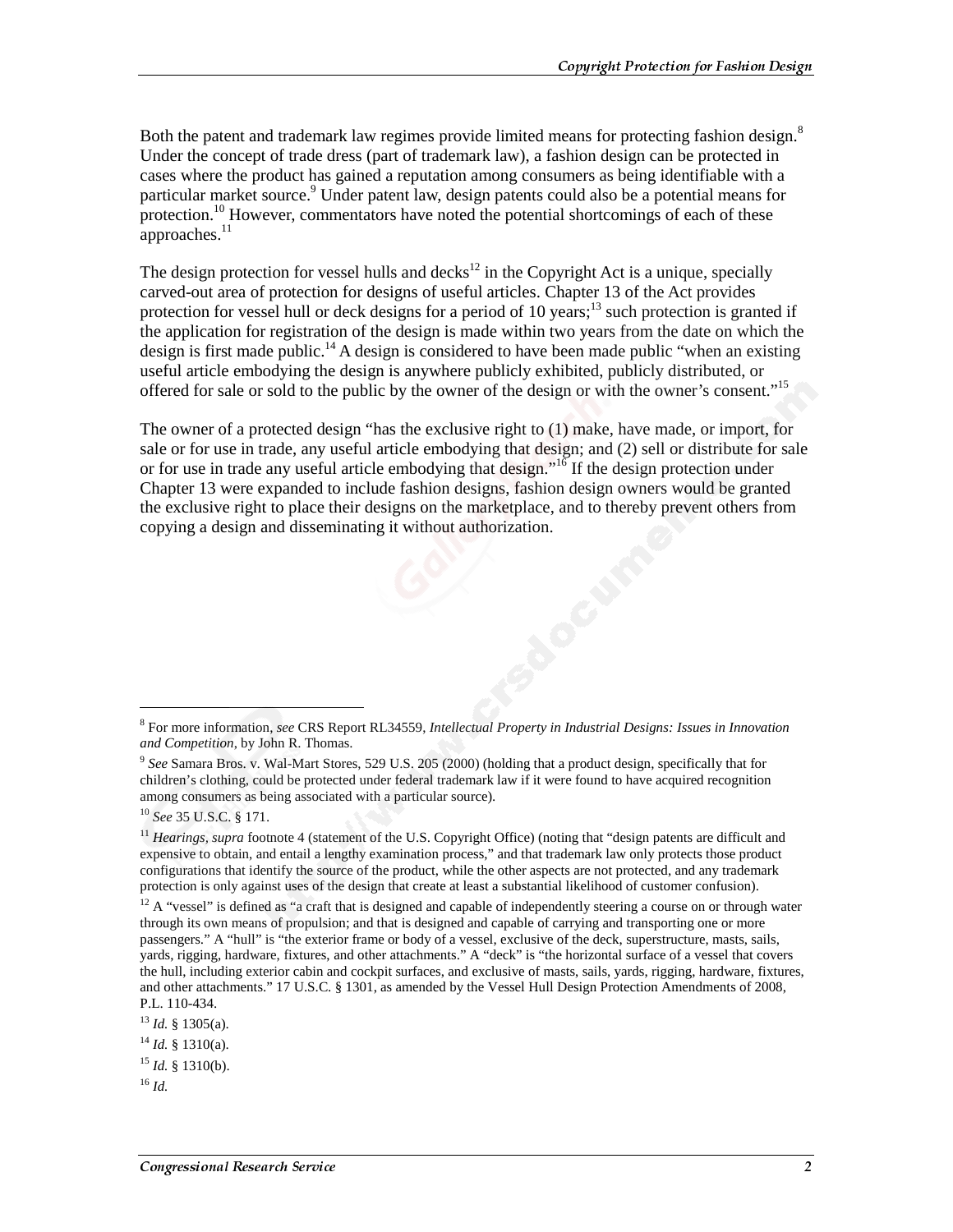### Analysis of H.R. 2033 and S. 1957, 110th Congress

#### **Designs Protected**

As discussed above, Chapter 13 of the Copyright Act, entitled "Protection of Original Designs," is currently limited to vessel hull designs. $17$  Section 1301 of the Act grants protection to the designer or other owner of an original design of a "useful article" that makes the article's appearance attractive or distinctive to the buying public.<sup>18</sup> The definition subsection of § 1301 first explains what makes a design original,  $1<sup>9</sup>$  and then limits the definition of "useful article" to a vessel hull.<sup>20</sup> H.R. 2033 and S. 1957 would have amended the definition of "useful article" by adding the provision "or an article of apparel," in order to protect clothing under the Act. $^{21}$  To the end of the definition section, both bills would have added the definitions for "fashion design,"<sup>22</sup> "design,"<sup>23</sup> and "apparel." The definition of apparel is broad, encompassing articles of men's, women's, and children's clothing, including undergarments, and outerwear, gloves, footwear, and headgear. Additionally, the term covers handbags, purses, tote bags, belts, and eyeglass frames, rendering these items eligible for protection.

#### **Term of Protection**

Both bills would have amended the Copyright Act to prescribe a three-year term of protection for fashion designs.<sup>24</sup> The Act currently specifies a 10-year term of protection for vessel hulls.<sup>25</sup> Proponents of the legislation assert that a three-year term is sufficient because its purpose is to protect high end "haute couture" designs when they are first sold at expensive prices—a time when the designs could be vulnerable to copies sold at substantially lower prices.<sup>26</sup> Because trends arise and fade quickly, the shorter term is considered a sufficient time period for the designer to have exclusive rights.<sup>27</sup> The 10-year protection for vessel hulls would have remained unchanged under the bills.

j

<sup>20</sup> *Id.* § 1301(b)(2).

<sup>22</sup> H.R. 2033, S. 1957, at § 2(a)(2)(B) ("A 'fashion design' is the appearance as a whole of an article of apparel, including its ornamentation.").

<sup>23</sup> *Id.* ("The term 'design' includes fashion design, except to the extent expressly limited to the design of a vessel.").

<sup>24</sup> *Id.* at § 2(c), amending 17 U.S.C. § 1305(a).

<sup>17</sup> *Id.* § 1301.

<sup>18</sup> *Id.* § 1301(a)(1).

<sup>&</sup>lt;sup>19</sup> *Id.* § 1301(b)(1) ("A design is 'original' if it is the result of the designer's creative endeavor that provides a distinguishable variation over prior work pertaining to similar articles which is more than merely trivial and has not been copied from another source.").

<sup>&</sup>lt;sup>21</sup> H.R. 2033, S. 1957, 110<sup>th</sup> Cong., 1<sup>st</sup> Sess., at § 2(a)(2)(A) (2007). A hearing on H.R. 2033 and related matters was held on Feb. 14, 2008, *Design Law: Are Special Provisions Needed to Protect Unique Industries?: Hearing Before the House Subcomm. on Courts, the Internet, and Intellectual Property,* 110<sup>th</sup> Cong., 2<sup>nd</sup> Sess. (2008).

<sup>&</sup>lt;sup>25</sup> 17 U.S.C. § 1305(a) (The term of protection under copyright law generally, other than for vessel hulls, is the life of the author plus seventy years. *Id.*  $\S$  302(a)).

<sup>&</sup>lt;sup>26</sup> *Hearings, supra* footnote 4 (statement of the U.S. Copyright Office).

<sup>&</sup>lt;sup>27</sup> *Hearings, supra* footnote 4 (statement of the U.S. Copyright Office) (applauding the proponents of the legislation for seeking a modest term of protection that is appropriate for the nature of fashion design).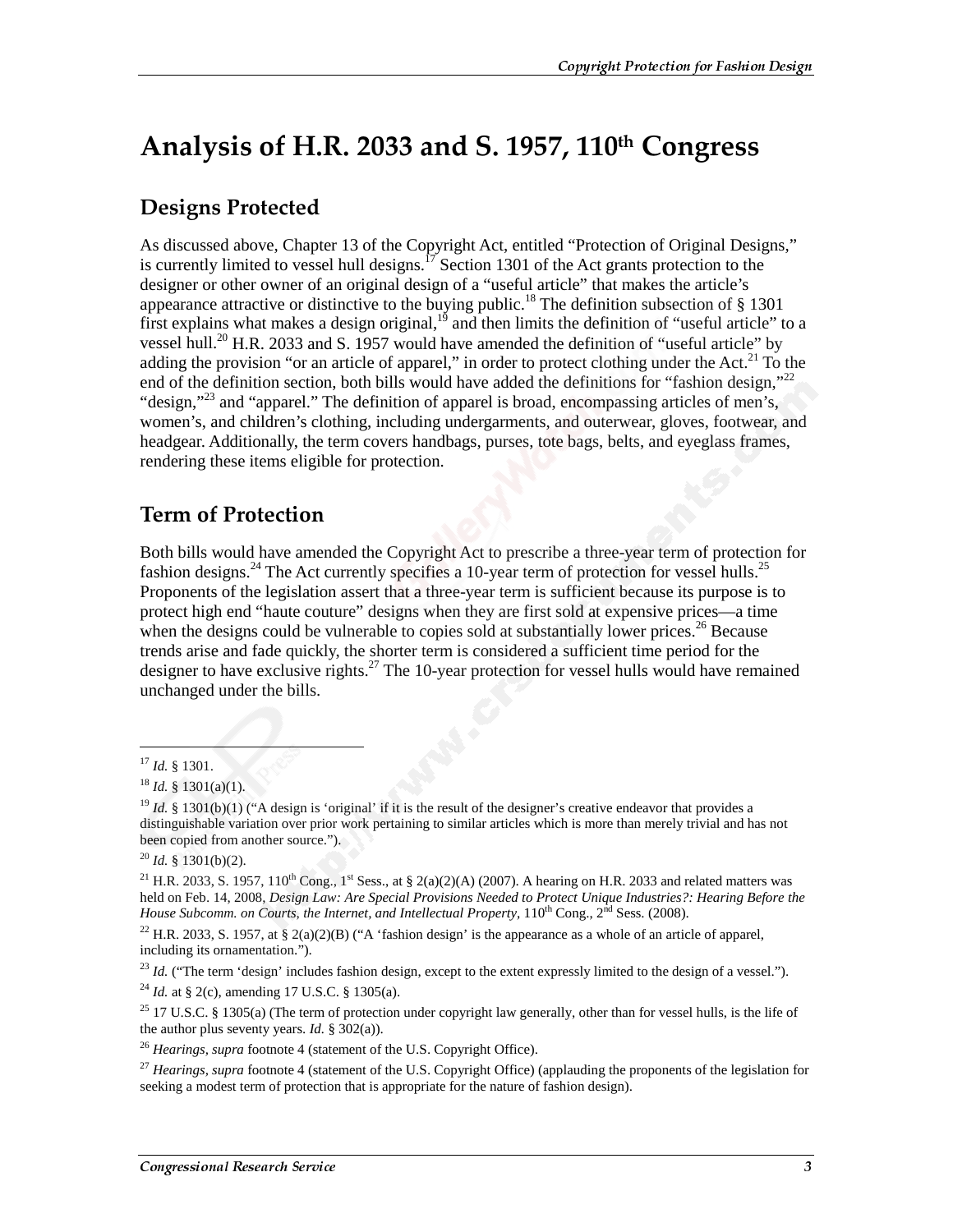#### **Application for Registration**

Section 1310 of the Copyright Act mandates a two-year time period after a design has been made public during which an application for registration of the design must be filed.<sup>28</sup> The section refers only to registration for vessel hull design protection. H.R. 2033 and S. 1957 would have added to this section a window of three months for registration of a fashion design after it has been made public.<sup>29</sup> The purpose of including a limited registration period "is to require prompt registration of protected designs, which gives notice to the world that design protection is claimed."<sup>30</sup> Because the entire term of protection for fashion designs is significantly shorter than that for vessel hulls, a shorter window for registration of fashion designs is necessary.<sup>31</sup> The twoyear time frame for vessel hull registration would have remained unchanged under the bills.

#### Infringement

Section 1309 of the Copyright Act details what constitutes infringement of the design of a useful article.<sup>32</sup> In addition to a violation of any of the design owner's exclusive rights under  $\frac{1}{2}$  1308. discussed above, it is also an infringement for a seller or distributor who did not make or import an infringing article, to induce or act in collusion to make or import the article.<sup>33</sup> A seller or distributor can also be liable if a design owner asks where the article came from and the seller/distributor refuses or fails to do disclose its source, and orders or reorders the article with the infringing design after being notified by mail that the design is protected.<sup>34</sup> Section 1309 has a narrow exception to infringement liability for acts without knowledge: it is not an infringement to make, have made, import, sell, or distribute any article embodying a copied design that was created without knowledge that the design was protected.<sup>35</sup>

H.R. 2033 and S. 1957 would have narrowed this exception by amending the language so that it *would* constitute infringement if one did not have actual knowledge but had *reasonable grounds to know* that design protection is claimed.<sup>36</sup> Additionally, the bills would have added protection for images of fashion designs as well as for the designs themselves, stipulating that an article is infringing if its design was copied from a protected design "or from an image thereof."<sup>37</sup> Both bills would also have amended § 1309 to apply the doctrines of secondary liability to actions for infringement of a design of a useful article.<sup>38</sup> Doing so would codify the doctrines of secondary

 $\overline{a}$ 

 $^{28}$  17 U.S.C. §§ 1310(a-b).

<sup>&</sup>lt;sup>29</sup> H.R. 2033, S. 1957, at § 2(e)(1).

<sup>&</sup>lt;sup>30</sup> *Hearings, supra* footnote 4 (statement of the U.S. Copyright Office).

<sup>&</sup>lt;sup>31</sup> *Hearings. supra* footnote 4 (statement of the U.S. Copyright Office) (describing that "a 2-year window [as vessel hulls receive] to register a fashion design that is entitled to protection for only 3 years and that likely is already starting to go 'out of fashion' after 2 years would make registration a relatively meaningless formality").

<sup>32 17</sup> U.S.C. § 1309.

<sup>33</sup> *Id.* § 1309(b)(1) (explaining that purchasing or giving an order to purchase an infringing article in the ordinary course of business does not of itself constitute inducement or collusion).

<sup>34</sup> *Id.* § 1309(b)(2).

<sup>35</sup> *Id.* § 1309(c).

 $36$  H.R. 2033, S. 1957, at § 2(d)(1).

 $37$  H.R. 2033 at § 2(d)(2); S. 1957 at § 2(d)(2)(A).

 $^{38}$  H.R. 2033, S. 1957, at § 2(d)(3). These doctrines include contributory, vicarious, and induced infringement.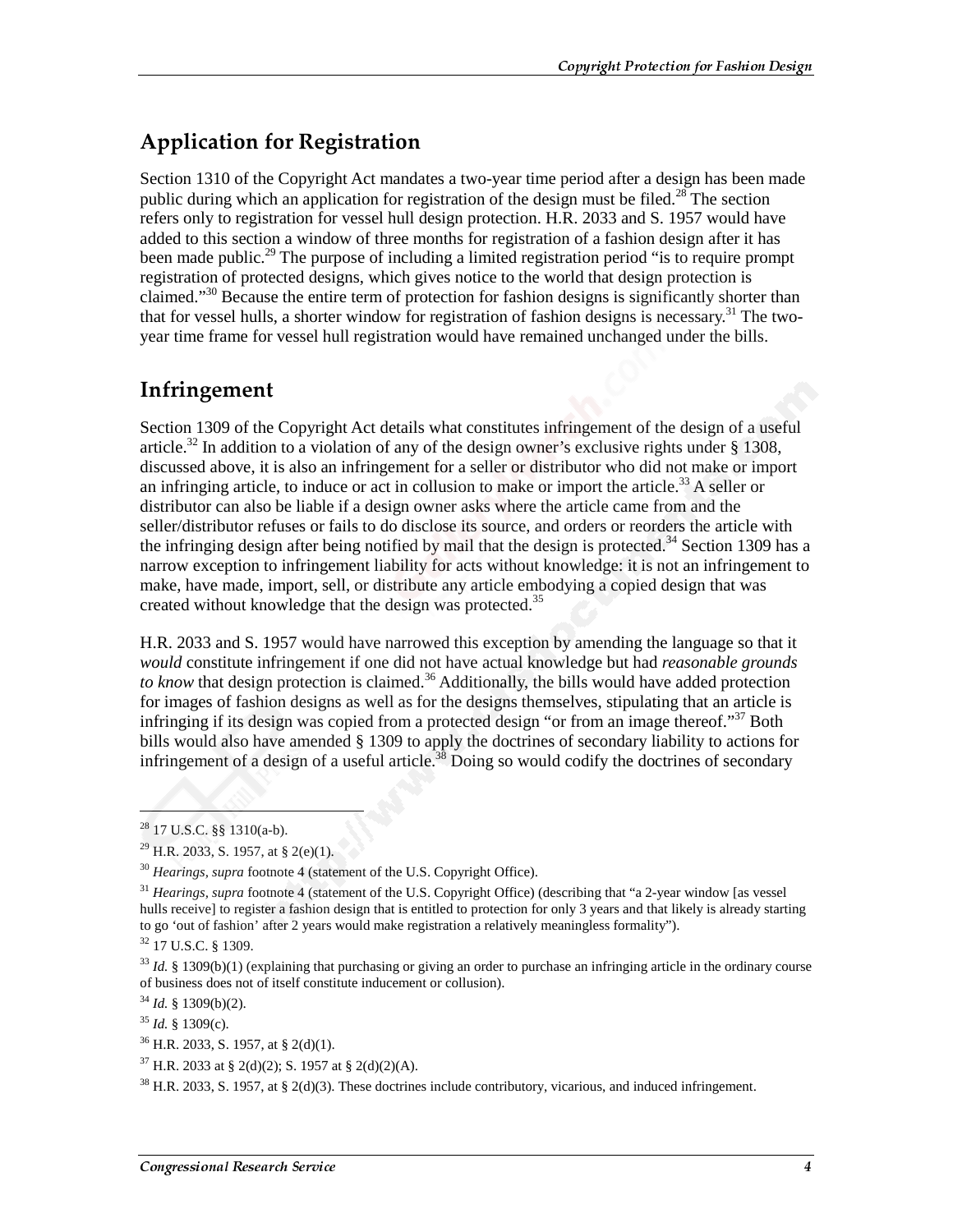liability, which are not presently in the Copyright Act but exist in case law.<sup>39</sup> Finally, the bills would have changed recovery for infringement from the current amounts of \$50,000 or \$1 per copy, to  $$250,000$  or  $$5$  per copy.<sup>40</sup>

As noted earlier, S. 1957 and H.R. 2033 are substantially similar in structure and text; they differ only in one respect: S. 1957 would have amended the definition of "infringing article," provided by 17 U.S.C. § 1309(e), to *exclude* a fashion design that "is original and not closely and substantially similar in overall visual appearance to a protected design."<sup>41</sup> H.R. 2033 does not contain a similar amendment. The original text of § 1309(e) reads: "A design shall not be deemed to have been copied from a protected design if it is original and not substantially similar in appearance to a protected design." It is unclear what legal effect the inclusion of the words "closely" and "overall visual" would have on the law.

### The Protection Debate

Law professors, government officials, and design industry professionals have expressed diverse viewpoints on the need for and desirability of legislation granting copyright protection to fashion design. Those in favor of protection assert that the copyright law mistakenly views clothing as purely utilitarian in nature, and ignores the possibility that fashion design may be a form of creative expression deserving of protection.<sup>42</sup> Proponents also highlight the effects of modern technology on the ease and speed of copying fashion designs, pointing to the ability for copiers to easily access images of runway photos posted on the Internet.<sup>43</sup> Additionally, emphasis is placed on the particular vulnerability of young designers whose names and logos are not yet recognizable in the marketplace, and have difficulty promoting their work when it is quickly copied by established competitors.<sup>44</sup> Supporters of the legislation also point to the protection granted to fashion design in other areas of the world.<sup>45</sup>

Those against offering copyright protection for fashion design generally point to the success of the marketplace as it is and note that copying is an integral and accepted part of the fashion industry.46 They claim that such interference into the fashion market would be harmful because of increased litigation over the standard for infringement.<sup>47</sup> As a result, creative production of

 $\overline{a}$ 

<sup>39</sup> *See, e.g.,* Sony Corp. of America v. Universal City Studios, Inc., 464 U.S. 417 (1984).

<sup>&</sup>lt;sup>40</sup> 17 U.S.C. § 1323(a); H.R. 2033, S. 1957, at § 2(g). These values are higher than the maximum statutory damages for copyright infringement, which are between \$750 and \$30,000 per work and up to \$150,000 for willful infringement. 17 U.S.C. § 504.

<sup>&</sup>lt;sup>41</sup> S. 1957, at § 2(d)(2)(C).

<sup>42</sup> *Hearings, supra* footnote 4 (statement of Susan Scafidi, Associate Professor of Law, Southern Methodist University) (arguing that "designers are engaged in the creation of original works").

<sup>&</sup>lt;sup>43</sup> *Id.* (asserting that "high quality digital photos of a runway look can be uploaded to the Internet and sent to copyists anywhere in the world even before the show is finished").

<sup>&</sup>lt;sup>44</sup> *Id.* (stating that younger designers "cannot simply rely on reputation or trademark protection to make up for the absence of copyright").

<sup>&</sup>lt;sup>45</sup> *Id.* (noting that France has strong copyright protection for fashion design).

<sup>46</sup> *See, e.g., Hearings*, *supra* footnote 4 (statement of David Wolfe, Creative Director, Doneger Creative Services) ("The absence of copyright in fashion frees designers to incorporate popular and reemerging styles into their own lines without restricting themselves for fear of infringement, thus facilitating the growth of new trends.").

<sup>47</sup> *Hearings, supra* footnote 4 (statement of Christopher Sprigman, Associate Professor, University of Virginia School of Law) (noting that "[d]rawing the line between inspiration and copying in the area of clothing is very, very difficult (continued...)